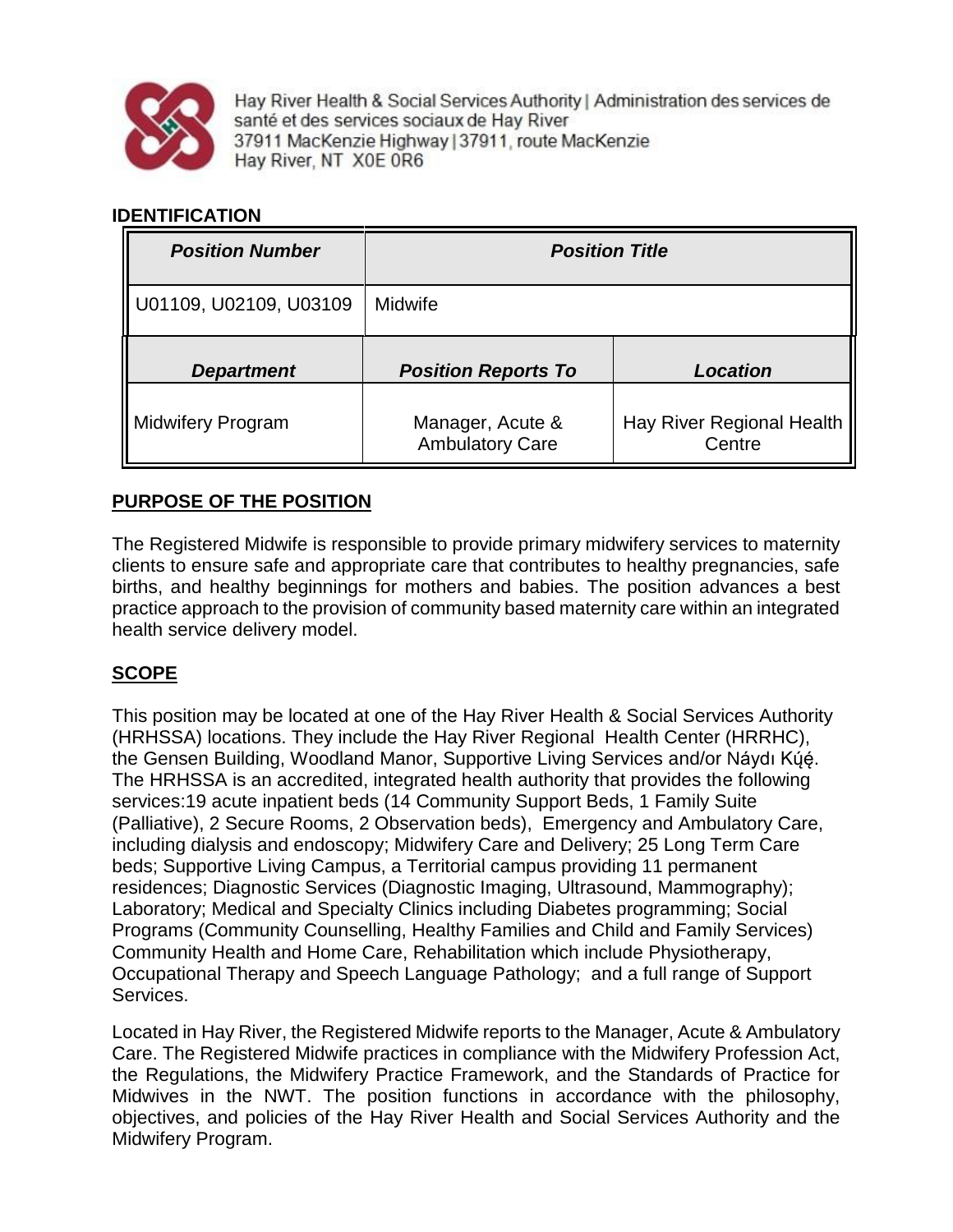The Registered Midwife is a credentialed member of the Hay River primary community care team with admitting privileges, and works collaboratively with other members of the Medical and Professional Staff and other healthcare providers. The position ensures the appropriate coordination of community based maternity care with the territorial health services, and maintains regular communication with the Stanton Territorial Hospital perinatal team. At times, the Registered Midwife may be required to travel and work in other Health Authorities across the Territories in order to maintain proficiency or cover short periods of leave for other Authorities.

The Registered Midwife works as a member of the maternity care team that provides services to all maternity clients including approximately fifty complete courses of care to women and their babies, as well as partial courses of care to women in a variety of circumstances. The position assumes primary responsibility for and provides continuity of care to assigned clients.

# **RESPONSIBILITIES**

**1. Provides primary midwifery care to maternity clients in their homes, other community settings, and on-site at the Hay River Health & Social Services Authority, ensuring safe client care.** 

### **Main Activities:**

- Provides comprehensive prenatal care, postpartum care up to twelve months, and newborn care up to six weeks.
- Attends births in the capacity of primary birth attendant and also serves as second birth attendant at additional births.
- Assesses and manages conditions in the mother or the newborn that are within the midwife's scope practice including ordering and interpreting diagnostic tests, prescribing and/or administering medications, and performing surgical and invasive procedures appropriately, as per Regulations and Midwifery Practice Framework.
- Identifies conditions outside the midwife's scope of practice that warrant assessment and medical management, and initiates consultation and referral to other care providers situated locally or at the regional referral centre or at other health care facilities outside of the NWT.
- Provides emergency care when necessary to prenatal, intrapartum, postpartum, and newborns clients.
- Coordinates the provision of services to maternity clients requiring multidisciplinary care.
- Establishes and maintains complete and accurate client records.
- Participates in regular multidisciplinary team meetings for the purpose of case management and peer review.
- Shares 24/7 on-call coverage for maternity clients with other midwives, responding to client concerns after hours by phone and in person.
- Engages in outreach efforts, including home visits, to ensure that all women have equitable access to midwifery services regardless of their place of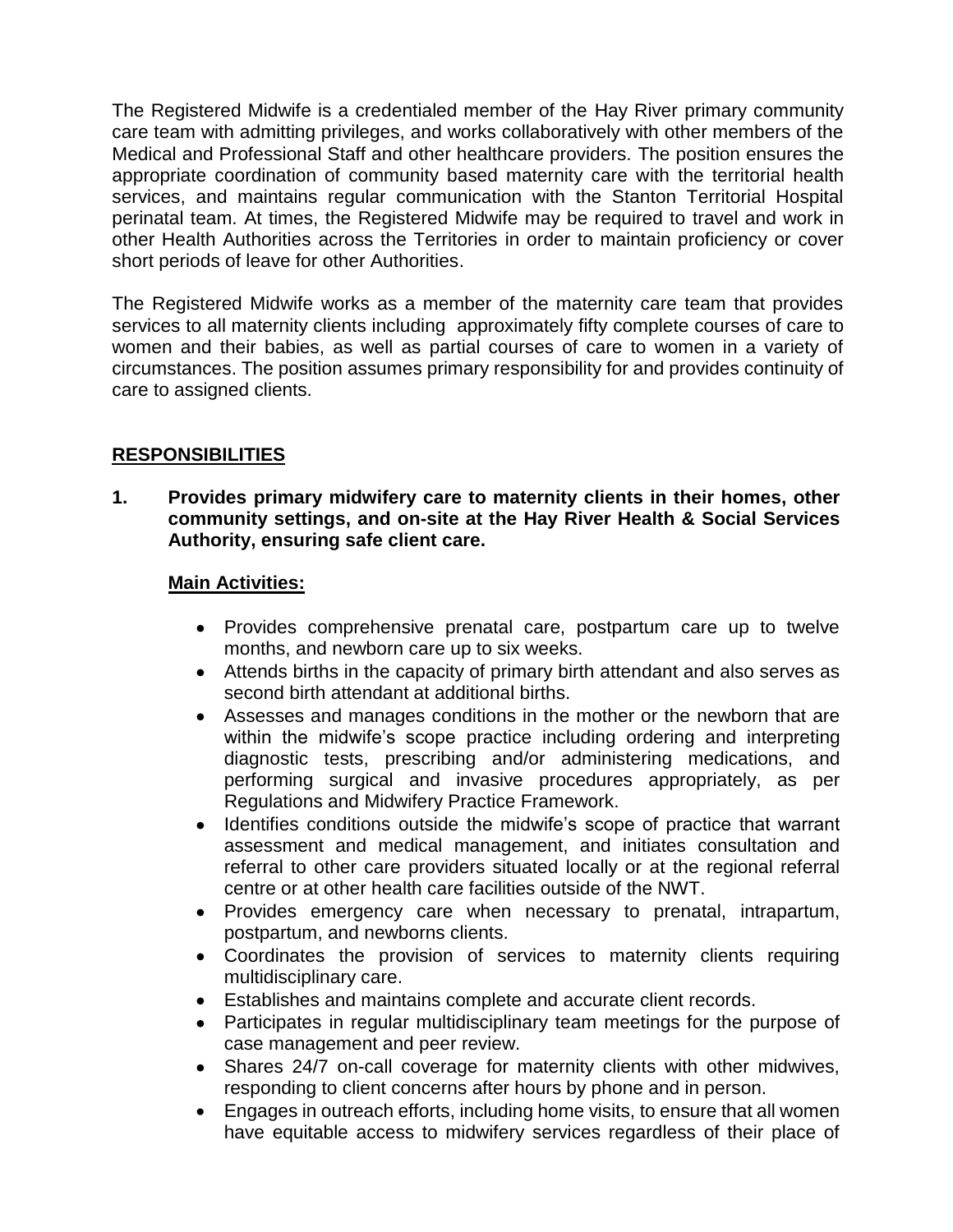residence and/or circumstances.

- $\bullet$
- **2. Plans, implements, and evaluates community health promotion initiatives to enhance maternal / child health.**

## **Main Activities:**

- Delivers prenatal education and health promotion activities to pregnant women and family members, both in group sessions and one-on-one.
- Provides postpartum education and breastfeeding support to new mothers, both in group sessions and one-on-one.
- Provides health assessment, screening and care to women for preconception care and pregnancy testing and counselling.
- Delivers community education on sexual and reproductive health, healthy relationships, family planning, healthy pregnancies, breastfeeding and infant nutrition.
- Participates in prevention and risk reduction strategies to reduce the incidence of FASD (including information, screening, and referral).
- Acts as a resource for other community based health care workers.

### **3. Provides leadership in the development, management, and evaluation of midwifery-led maternity services within a multidisciplinary primary care team.**

### **Main Activities:**

- Articulates the role of the registered midwife to clients, general public, and primary community care team.
- Facilitates community input into the development, implementation, and evaluation of midwifery services through a variety of means including, but not limited to, questionnaires, interviews, advisory groups, and community forums.
- Develops, reviews, and revises practice guidelines, policies, and procedures within the Authority and ensures they reflect the NWT Midwifery Practice Framework and the principles of integrated primary community care.
- Co-chairs the multidisciplinary HRHSSA Maternity Care Committee and represents the midwifery perspective on several other committees of the Authority.
- Shares with midwife colleague(s) the responsibility for the day to day management and monitoring of the Maternity Program, including identifying budget requirements for the program.
- Carries out continuous quality improvement activities to ensure the quality of care provided to clients.
- Participates in the development and implementation of an evaluation framework for midwifery services, including development and maintenance of data collection systems.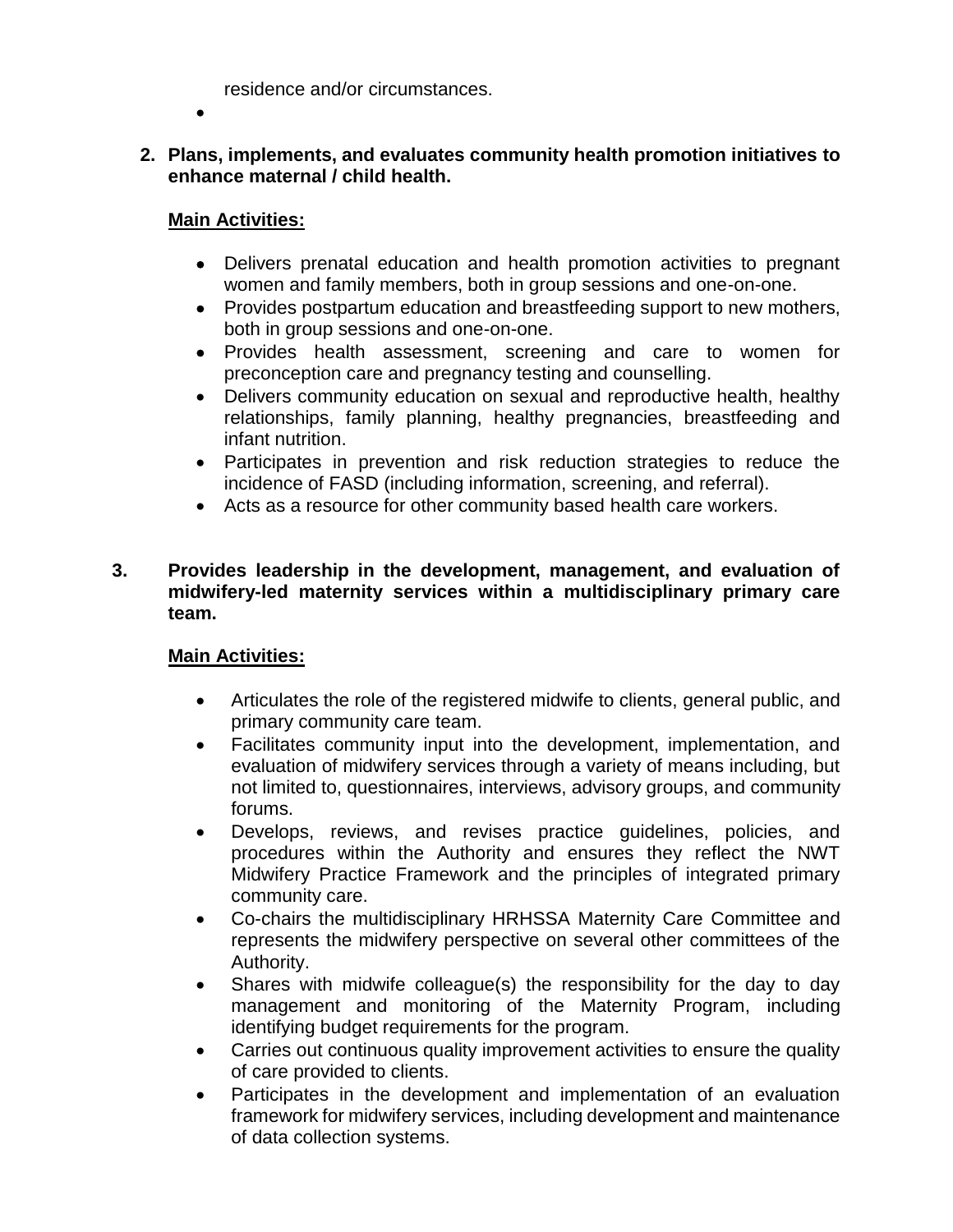- Contributes the midwifery perspectives on various territorial committees and working groups as requested by the Government of the NWT.
- Serves as a resource to other communities, the Department of Health and Social Services and regional health authorities on matters pertaining to midwifery in the NWT.
- **4. Participates in education and training activities and risk management initiatives in order to enhance client safety and ensure the competency of team members providing maternity and newborn care.**

# **Main Activities:**

- Provides orientation, training, and mentorship to peers, students and other health care providers (including midwives, nurses, and physicians), both from within the Authority and from other institutions and jurisdictions.
- Participates in continuing education programs to address identified learning needs and to maintain competency as required for professional registration and credentialing, and for employment.
- Contributes to risk management initiatives within the Authority to improve client safety and reduce adverse outcomes.

# **Position Role in Client & Staff Safety:**

The HRHSSA is committed to creating a culture of safety throughout the organization. A culture of safety is necessary to provide optimal care to our clients, and a healthy workplace for staff. An organization with a culture of safety is characterized by several elements:

- Client-centered care;
- Healthy workplace;
- Open communication; and a
- Blame-free and accountable environment.

All staff throughout the organization shares the responsibility for client and staff safety by:

- Demonstrating a commitment to safety;
- Complying with safety policies, procedures and best practices;
- Identifying and reporting safety issues; and
- Participating in safety initiatives.

# **Commitment to Client Centered Care**

Recognizing that our clients are the experts for their own lives, the Hay River Health & Social Services Authority (HRHSSA) is committed to support our clients as leaders to accomplish the goals that they have set out for us in their personal care. The (HRHSSA) will endeavor to provide client centered care through the following:

- Involving clients in their care by reducing barriers that may inhibit our ability to help them.
- Providing a culture that will ensure clients have a voice and participate in their own personal care.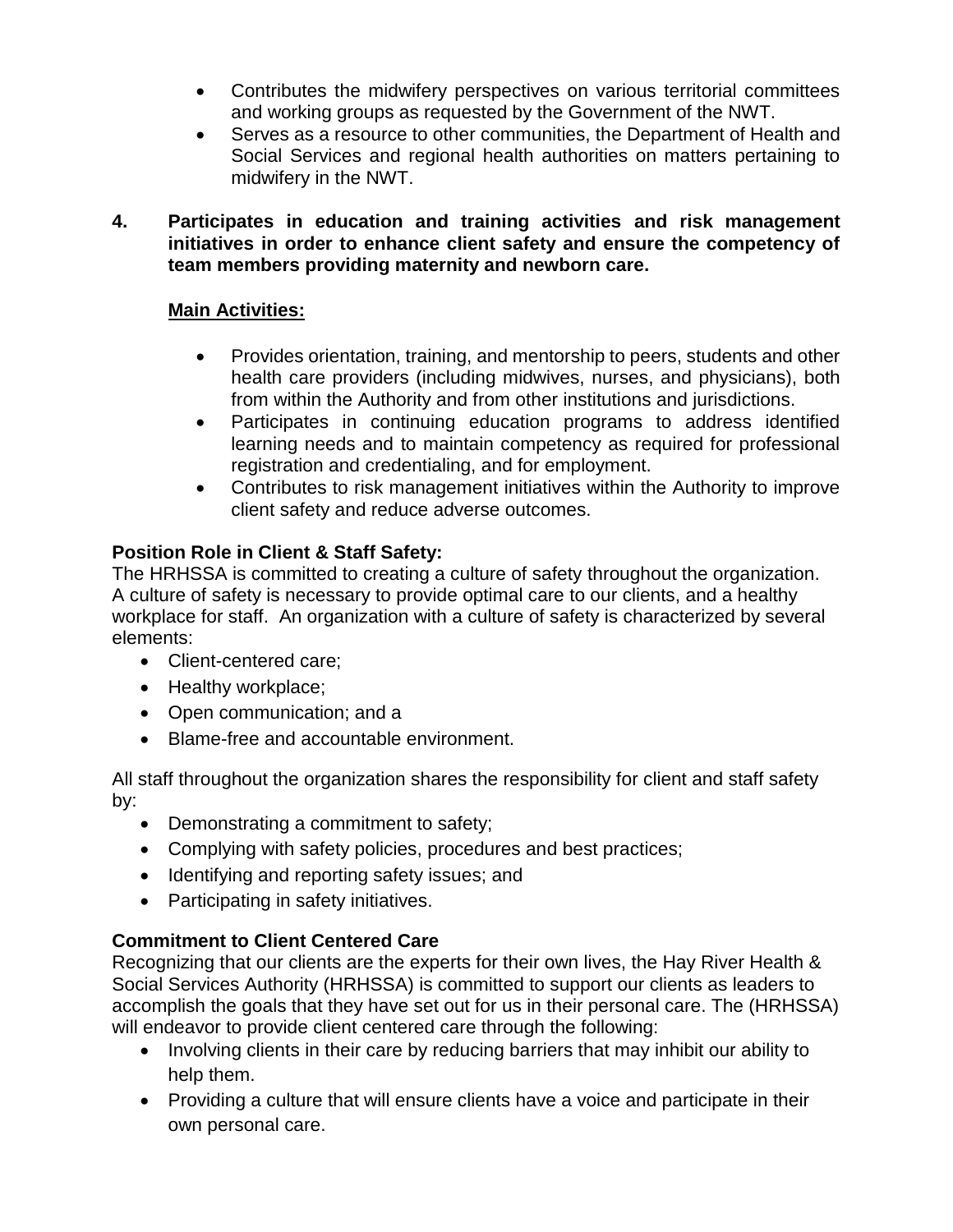- Empowering clients through improving client satisfaction, enhancing the quality of care and ultimately the quality of life for our clients.
- Focusing on the experience of the client from their perspective and listening to their needs.
- Fostering collaboration between the client and organization by working together to achieve our goals.
- Providing continuous dialogue with the clients to ensure that each and every client is seen as a unique individual.
- Ensuring staff are provided with the training and tools required to complete the best job possible.

# **Criminal Record Check**

Employment with the Hay River Health & Social Services Authority is contingent on providing a satisfactory criminal record check including the vulnerable sector check to the Human Resources Office prior to the official start date of a position.

# **KNOWLEDGE, SKILLS AND ABILITIES**

- Knowledge of the NWT Midwifery Profession Act and the NWT Midwifery Practice Framework in order to practice in compliance with the model and standards of practice.
- Knowledge of and an ability to apply, in a variety of settings, current evidence based midwifery theory and practice in order to provide safe and competent primary care to women and their families, in a manner consistent with the "General Competencies of Midwives in the NWT" (refer to NWT Midwifery Practice Framework).
- Knowledge and ability to use tools and technology appropriately in order to provide safe and effective care to clients (including but not limited to fetal monitors, oxygen delivery, diagnostic sampling techniques, incubators, phototherapy equipment, and neonatal resuscitation and intubation equipment).
- Demonstrated ability to communicate effectively with excellent interpersonal skills.
- Knowledge of and an ability to apply health promotion principles and strategies, in order to provide education, health promotion and counselling to women, their families and the community.
- Knowledge of and an ability to apply principles of adult education in order to participate in and deliver orientation and training to health professionals and allied health workers.
- Skills and ability to identify and work collaboratively with resources within the Authority, the community, and the territorial health and social services organization in order to ensure appropriate support to clients and their families.
- Knowledge, skills, and ability to utilize a computer and the internet in order to acquire, manage, and disseminate information related to midwifery practice and the implementation of the midwifery-led maternity care program.
- Self Confidence (States Confidence in Own Ability) The Registered Midwife sees self as an expert and/or as someone who makes things happen. The incumbent explicitly states confidence in his/her own judgement.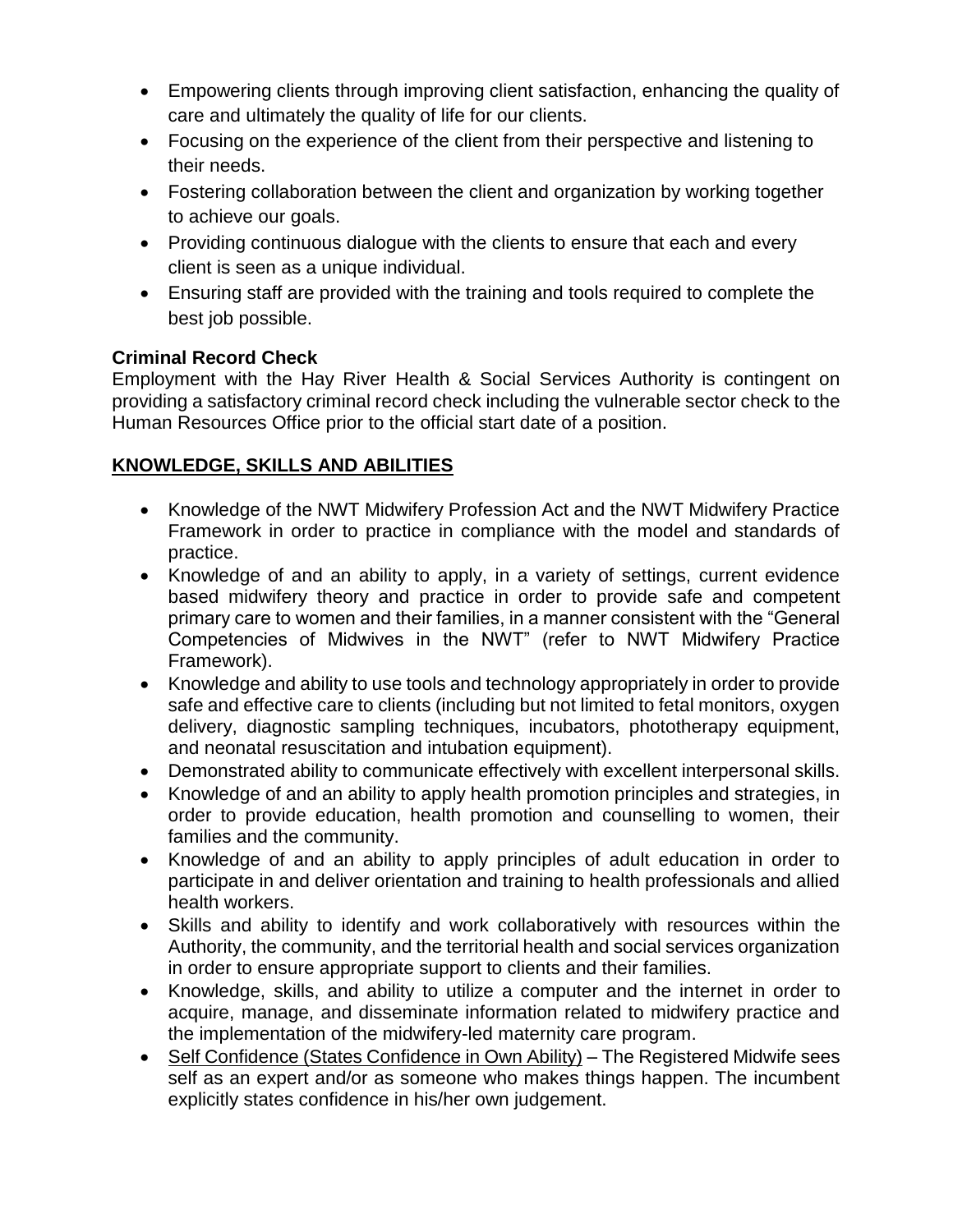- Flexibility (Adapts Tactics) The Registered Midwife must be able to adapt to fit a situation or person faced. This includes an ability to effectively make decisions based on the situation.
- Valuing Diversity (Values Differences or Diversity) The Registered Midwife must value diversity and seek out opportunities to gain knowledge and understanding of individuals or different cultural groups within the NWT through education and/or interaction with others.
- Self-development Plans (Plans Personal Development) The Registered Midwife must be able to anticipate what individual competencies and skills will be needed to meet future needs.
- Initiative (Acts 3 12 Months Ahead) A Registered Midwife must have an ability to anticipate and prepare for a specific opportunity or problem that is not always obvious to others. This includes an ability to take action to create an opportunity or avoid future problems, looking ahead 3 – 12 months.
- Information Seeking (Does Research) The Registered Midwife must make a systematic effort over a limited period of time to obtain needed data or feedback, or conducts in-depth investigation from unusual sources. OR – an ability to conduct formal research through newspapers, magazines, computer search systems, or other resources.
- Conceptual Thinking (Clarifies Complex Data or Situations) The Registered Midwife must be able to organize information to make it clearer. This includes an ability to integrate many small pieces of data into a structure that pulls them together and clearly communicates or presents the result of this integration.
- Listening, Understanding & Responding (Accurate Assessment) The Registered Midwife must be capable of accurate assessment and sensitivity to the underlying root causes/concerns for individual or group behaviour patterns. After assessing the problem/issue, the incumbent must be able to make a proactive effort to help people/groups resolve the issue/problem.
- Client Service Orientation (Uses a Long-term Perspective) The Registered Midwife must be able to work with a long-term perspective in addressing clients' problems. The incumbent may trade off immediate costs for the sake of the longterm relationship.
- Writing Skills (Writes Coherently) The Registered Midwife produces written documents which are clear, easy to understand and which generally follow the rules of correct grammar, punctuation and spelling.
- Presentation Skills (Presents Effectively) The Registered Midwife must be able to deliver presentations that are well-structured and easy to understand (i.e. presents in a relaxed and self-confident style).
- Teamwork and Cooperation (Solicits Input) The Registered Midwife must value others' inputs and expertise. This includes involving team members to contribute ideas and opinions to help form specific decisions or plans (i.e. is willing to learn from others).
- Expertise (Volunteers Expert Help) As the Authority expert in midwifery care, the Registered Midwife must be able to seek out opportunities to help people with their technical problems or in technical performance improvement. This includes offering personal expertise without being asked (i.e. acts like a technical consultant).
- Must be able to acquire within a reasonable time frame and remain current with the Non-Violent Crisis Intervention certification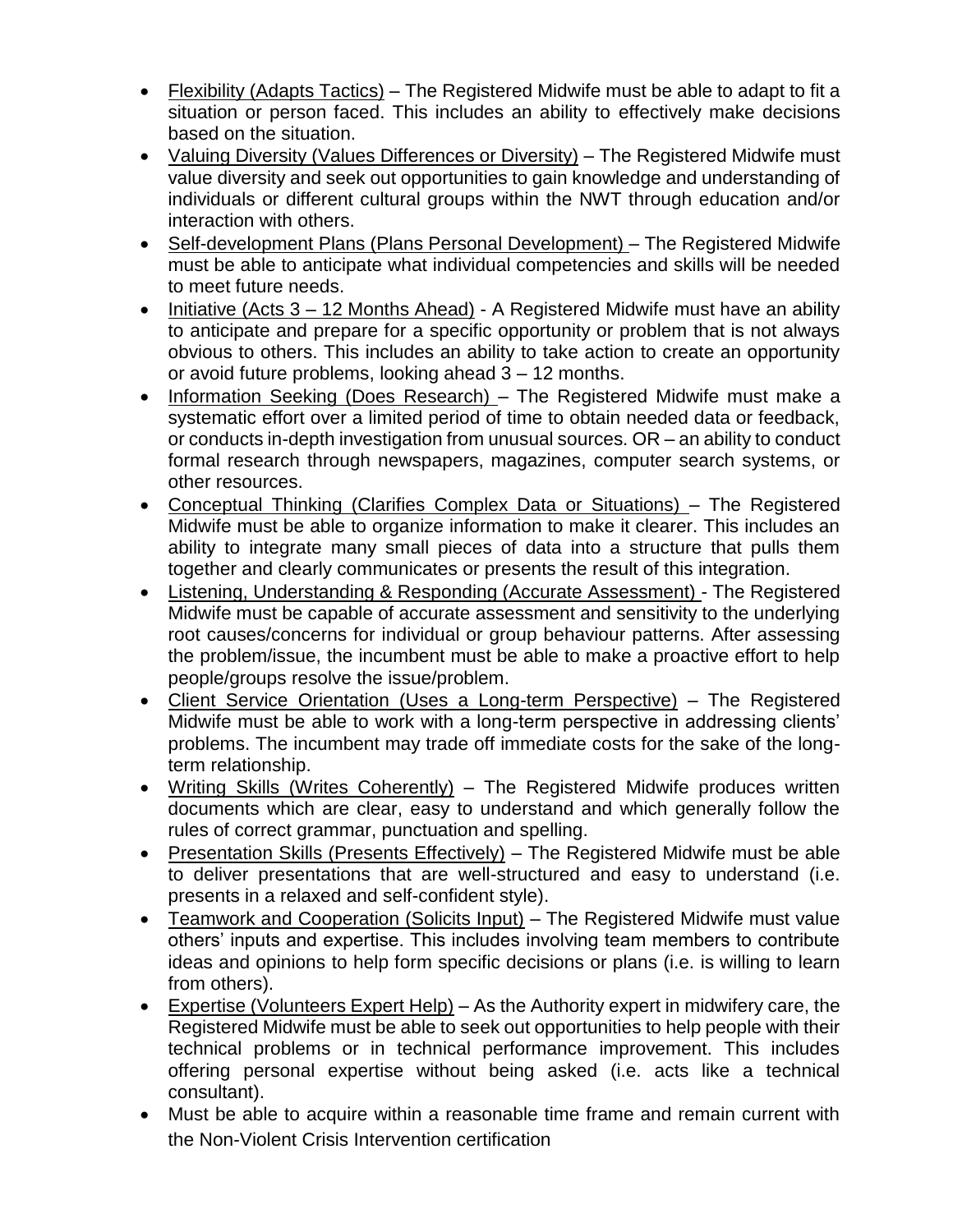# **TYPICALLY, THE ABOVE QUALIFICATIONS WOULD BE ATTAINED BY:**

This level of knowledge, skills, and abilities may typically be attained through the completion of a Baccalaureate degree in Midwifery (Health Sciences), or assessed through a Prior Learning and Experience Assessment (PLEA) program within a Canadian province, with a minimum of 3 years' experience in delivering midwifery care as a primary care provider.

The incumbent must hold, or be able to obtain prior to hire, current registration as a Registered Midwife with the Government of the Northwest Territories. The incumbent must be credentialed by the NWT Credentialing Committee and must be able to obtain, prior to hire, appointment as a member of the Professional Staff of the Authority. The incumbent must also possess a valid Class 5 license.

The incumbent will be required, on an annual basis, to reapply for registration, credentials, and appointment to the Professional Staff.

Current CPR certification, Neonatal Resuscitation (NRP) certification with intubation and UVC placement, and SOGC Alarm Course or Emergency Skills Workshop for midwives is essential.

### **WORKING CONDITIONS**

Working conditions identify the unavoidable, externally imposed conditions under which the work must be performed and which create hardship for the incumbent. Express frequency and duration of occurrence of physical demands, environmental conditions, sensory demands, and mental demands.

#### **Physical Demands**

For up to 48 hours per month the registered midwife will be required to attend births, during which time the incumbent will be required to stand for extended periods of time, lift and position clients, and exert substantial physical effort.

Home visits require the incumbent to frequently carry supplies and/or equipment up and down stairs as well into and out of a vehicle.

The Registered Midwife will be required to stand or be mobile for extended periods of time and assume awkward positions while providing clinical assessment and care to clients.

#### **Environmental Conditions**

The clinical environment settings in which the midwife works are managed with a view to minimizing environmental hazards to women and babies, and are therefore considered adequate for the practitioner. However, as a result of working with clients the incumbent will be exposed to communicable diseases (such as TB, anthrax, etc.) blood and body fluid, hazardous materials (i.e. sharps) that may result in potential health risks to the incumbent.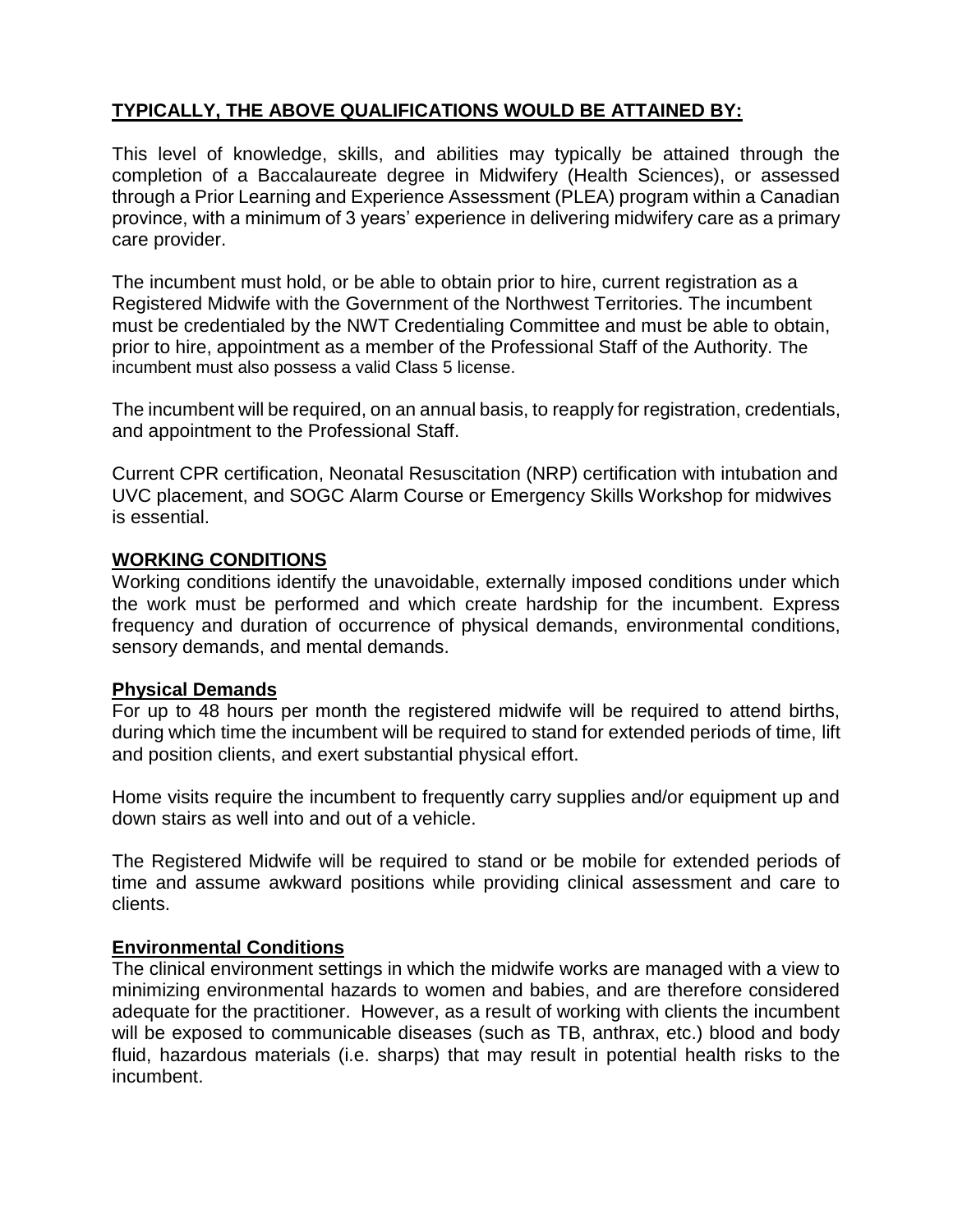In addition, while performing home visits the Registered Midwife may encounter unsanitary conditions, pets, and cigarette smoke exposing the Registered Midwife to second hand smoke or other allergens.

The incumbent must be comfortable with the sights, sounds and smells of pregnant and birthing women.

#### **Sensory Demands**

The incumbent is required to use the combined senses of touch, sight, smell, and hearing during on-going client assessment. These demands are heightened and prolonged when monitoring labour and conducting deliveries.

#### **Mental Demands**

The work environment is dynamic and frequently changing, requiring re-evaluating and shifting priorities. Urgent situations may arise, requiring the incumbent to take responsibility for prompt clinical judgement and timely decisions.

The registered midwife is frequently required to be on call, responding to calls from clients both during and after normal work hours, which may have a significant impact on the incumbent's personal and family life. The midwife will be required to work flexible hours, and from time to time, long consecutive hours that may result in sleep deprivation and fatigue.

The incumbent is expected to take responsibility for self-care while responding to the diverse needs of clients under conditions that frequently contribute to burn-out. The incumbent must be able to handle the pressures of being frequently on call as well as being viewed as a role model in the community.